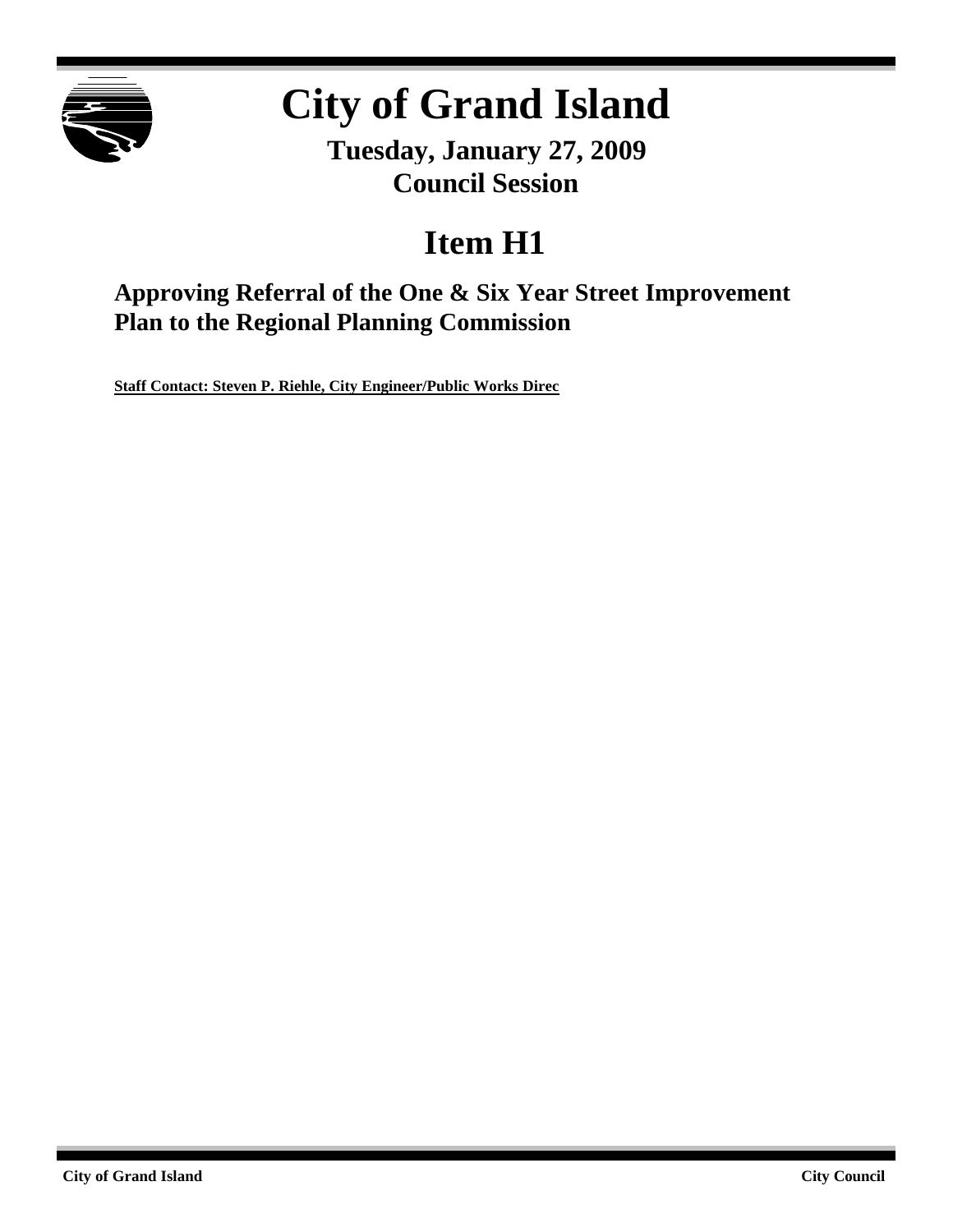# **Council Agenda Memo**

| From:                          | Steven P. Riehle, Public Works Director                                                                 |
|--------------------------------|---------------------------------------------------------------------------------------------------------|
| <b>Meeting:</b>                | January 27, 2009                                                                                        |
| Subject:                       | Approving Referral of the One & Six Year Street<br>Improvement Plan to the Regional Planning Commission |
| <b>Item <math>\#</math>'s:</b> | $H-1$                                                                                                   |
| $Presenter(s):$                | Steven P. Riehle, Public Works Director                                                                 |

#### **Background**

Attached is staff's recommended One and Six Year Street Improvement Plan. Adoption of a One and Six Year Street Improvement Plan is required by State law as part of the requirements to receive approximately three million dollars of gas tax funds each year.

#### **Discussion**

The attached draft One and Six Year Street Improvement Plan will be reviewed by the Regional Planning Commission and come back to the City Council for discussion, modification, and adoption in February. Administration recommends that the draft be referred to the Regional Planning Commission.

Our recommendation for the review of the proposed plan is as follows:

- Tuesday, January 27, 2009 City Council refers the plan to the Regional Planning Commission
- Wednesday, February 4, 2009 Regional Planning Commission conducts a Public Hearing and forwards a recommendation to the City Council
- Tuesday, February 10, 2009 City Council hears a presentation from staff, conducts a Public Hearing, and passes a Resolution adopting the plan
- Prepare and submit the report to the Nebraska Department of Roads by march 1, 2009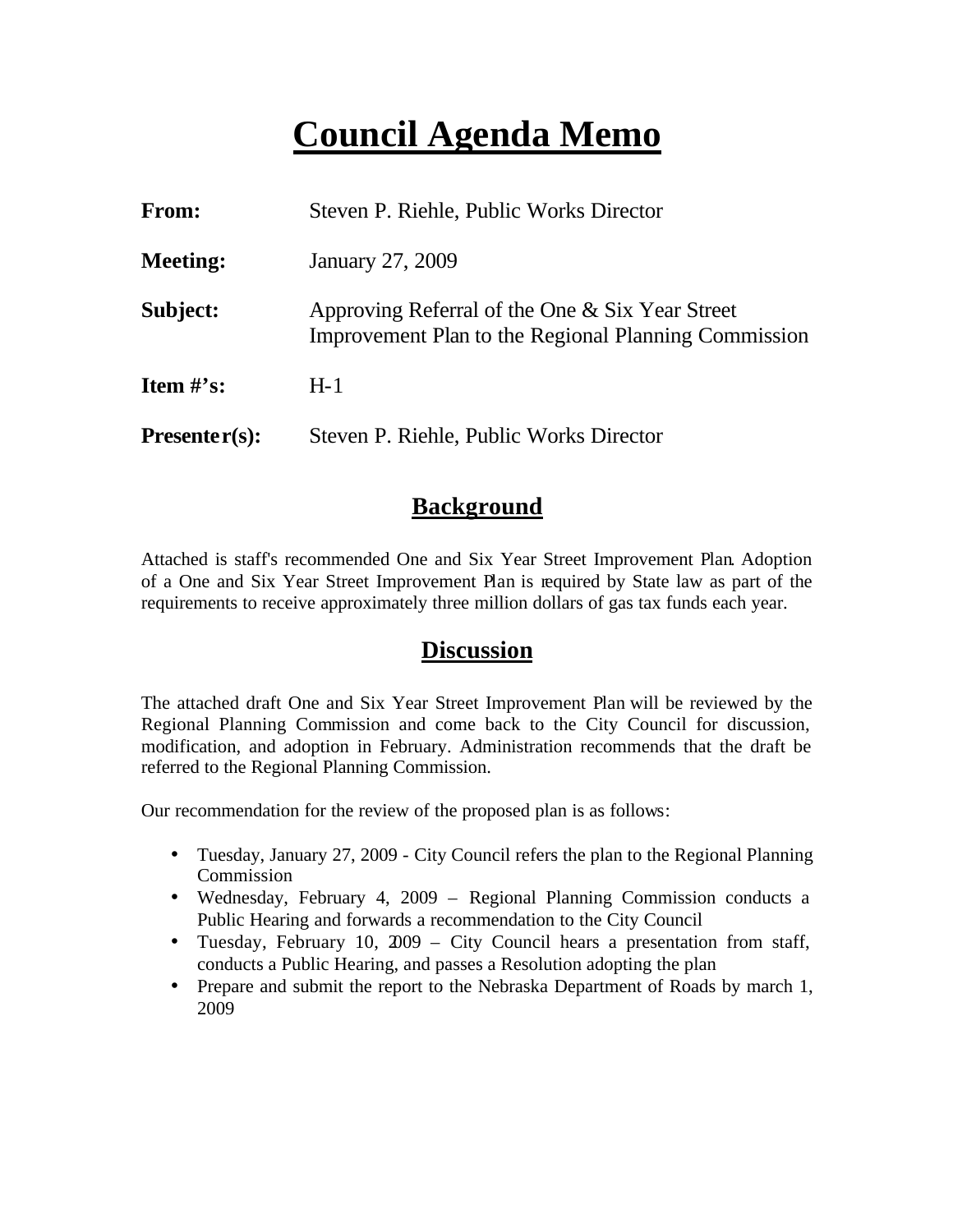The projects listed in the  $1 \& 6$  generally follow along the items that are in the approved budget for capital items. The differences are noted as follows:

- 1. US Highway 281: The Nebraska Department of Roads (NDOR) is planning a construction project for US Highway 281 that will replace the northbound lanes of the highway from Old Potash Highway to State Street. The project will also lengthen the left turn lanes to increase safety. Both driving lanes at a total width of 25' will be removed and replaced. Sections of the roadway that were repaired at 25' width under the city's patching projects will remain inplace. The city's 20% share of the project cost will be paid for using STP funds administered by the NDOR and will not flow through the city's budget. The project was added to the 1 & 6 for 2009.
- 2. Stolley Drainage west of Blaine Street / Drainway from CCC to Wood River: The 2009 budget includes \$250,000 under the line item "Construct Drainway from CCC to Wood River". If the storm drainage system downstream of Blaine Street has adequate capacity, a project will be brought forward for council consideration to add an additional 24" storm drainage pipe along Stolley Park Road west of Blaine Street. If there is not adequate capacity, the budgeted funds will be used to get the Drainway started from the Central Community College to the Wood River.
- 3. Integrated and Comprehensive Drainage Plan: The need for an integrated and comprehensive drainage plan for the community became evident in summer of 2008. The funds for a study were added to the 1 & 6 for calendar year 2010.
- 4. Update Moores Creek Drainage plan: Public Works Engineering staff recommends that the integrated drainage plan be broken into drainage areas for study and grouped together into the comprehensive plan. The Moores Creek Drainage is one of the basins.

### **Alternatives**

It appears that the Council has the following alternatives concerning the issue at hand. The Council may:

- 1. Move to approve
- 2. Refer the issue to a Committee
- 3. Postpone the issue to future date
- 4. Take no action on the issue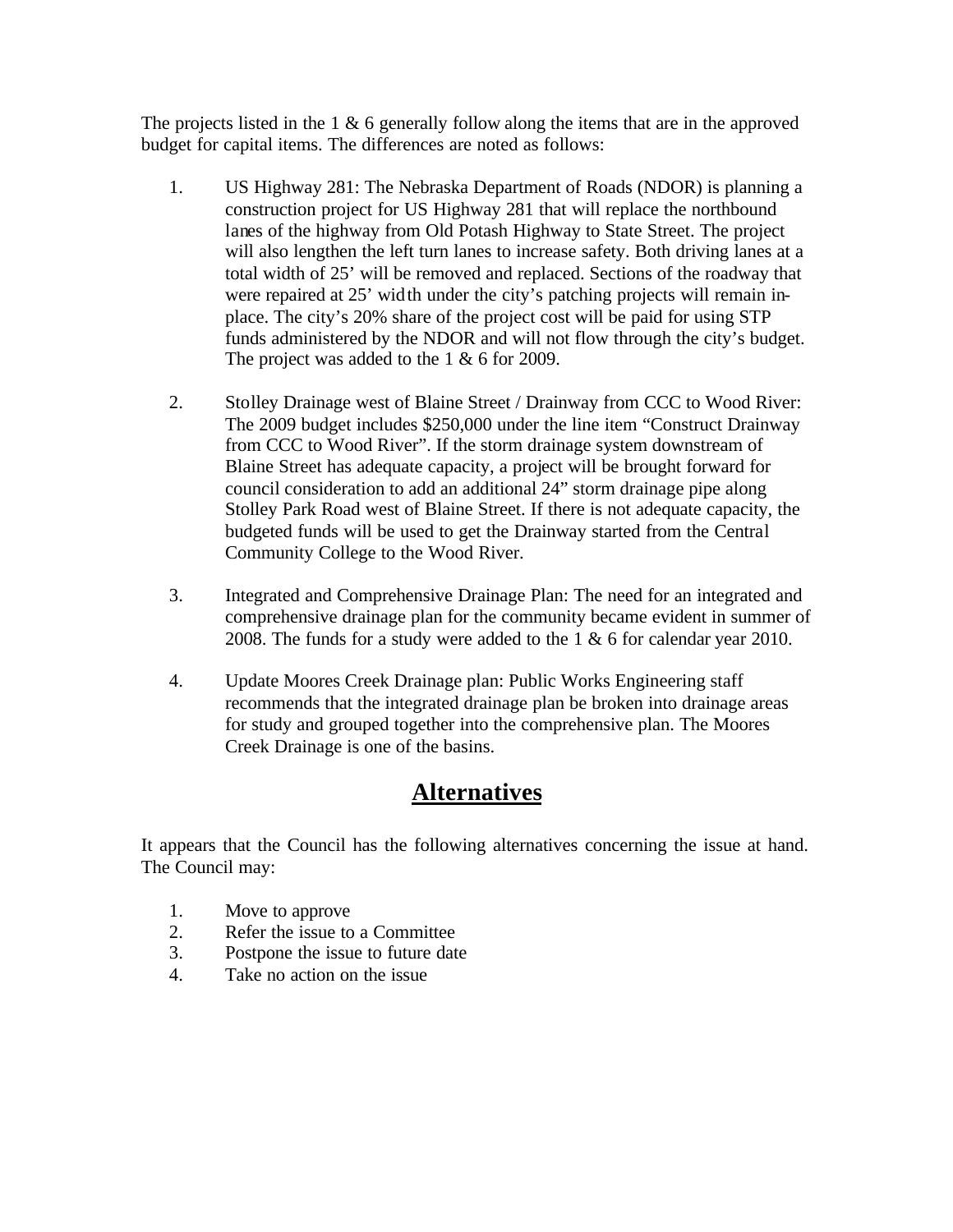### **Recommendation**

City Administration recommends that the Council refer the One and Six Year Street Improvement Plan to the Regional Planning Commission.

## **Sample Motion**

Move to approve referral of the One and Six Year Street Improvement Plan.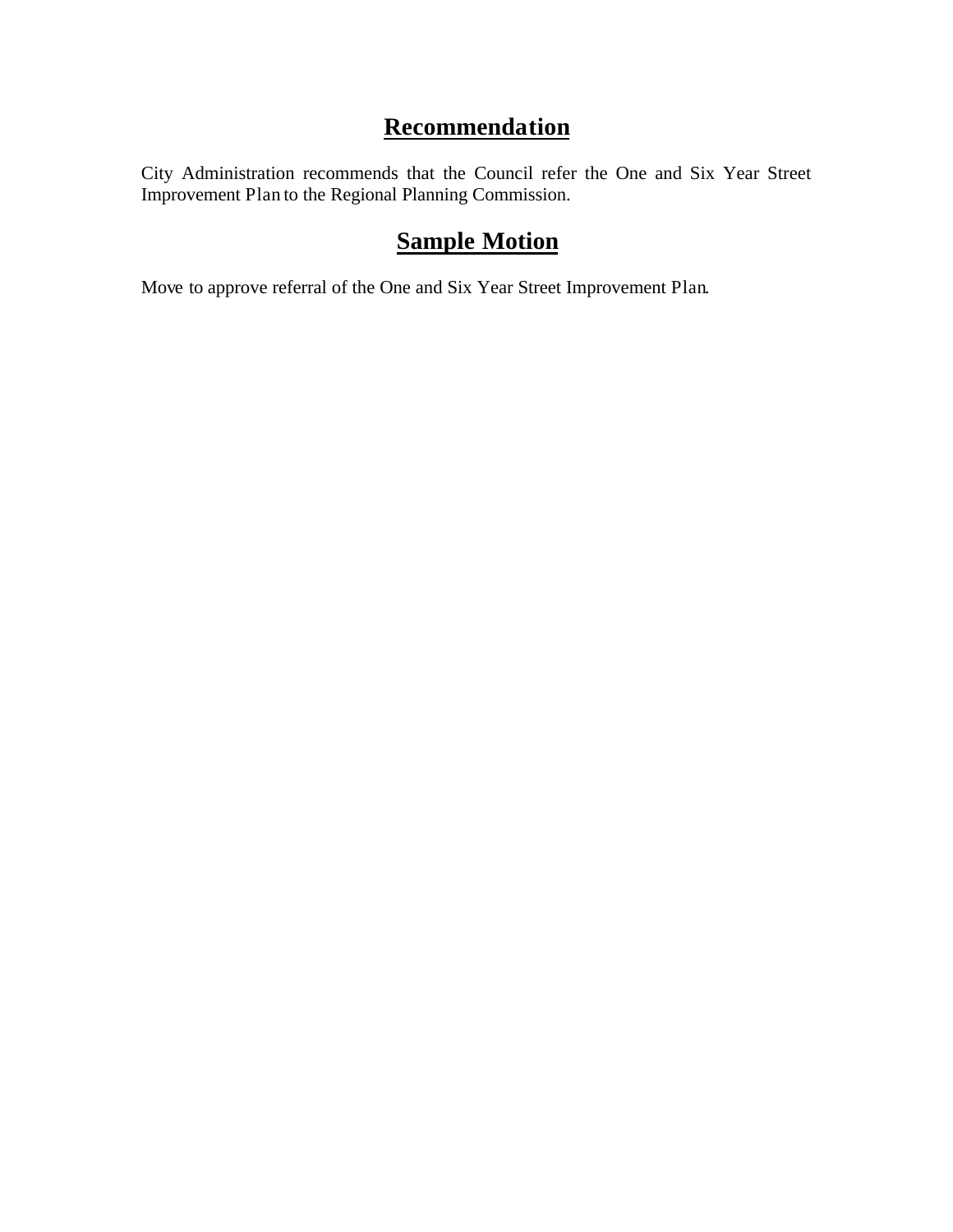|           |     | <b>2009 Construction Season</b>                                                                                                                      |                  |                         |                         |                          |                                   |
|-----------|-----|------------------------------------------------------------------------------------------------------------------------------------------------------|------------------|-------------------------|-------------------------|--------------------------|-----------------------------------|
|           |     |                                                                                                                                                      |                  |                         | (All costs in \$1,000s) |                          |                                   |
|           | No. | <b>Project Description</b>                                                                                                                           | Total<br>Project | <b>State</b><br>Federal | Other City STP          | City G.O.<br><b>Bond</b> | City Cap.<br>Impr.<br><b>Fund</b> |
|           |     | <b>Street Construction</b>                                                                                                                           |                  |                         |                         |                          |                                   |
|           |     |                                                                                                                                                      |                  |                         |                         |                          |                                   |
| M310-501  |     | Annual Paving Petition Program (2009)                                                                                                                | \$300            |                         |                         | \$300                    |                                   |
| M310-500  |     | Widen Capital Avenue - Moores Creek<br>Drainway to Webb Road - Construction<br>Hwy 30 - Grant to Greenwich - NDOR                                    | \$4,500          | \$3,375                 |                         |                          | \$1,125                           |
| M310-351  |     | Project (FY 2007) - Pull Boxes for<br>Roadway Lighting                                                                                               | \$20             |                         |                         |                          | \$20                              |
| M310-508  |     | <b>Wasmer Cell Construction</b>                                                                                                                      | \$873            | \$698                   |                         |                          | \$175                             |
| M310-537  |     | Realign Walnut Middle School entrance<br>with 15th St. & install traffic signal<br>S. Locust - Engineering for Completion of                         | \$270            | \$270                   |                         |                          |                                   |
| M310-409A |     | Paving to make 4 lanes                                                                                                                               | \$470            |                         | \$380                   |                          | \$90                              |
| M310-487A |     | Stolley Park Rd widening, Locust to Fonner<br>Park Ent. (Eng Design & ROW)<br>Construct Left Turn Lane on North Road @                               | \$150            |                         |                         |                          | \$150                             |
| M310-550  |     | <b>NW High School</b>                                                                                                                                | \$56             |                         |                         |                          | \$56                              |
| M310-1566 |     | Highway 281 Resurfacing                                                                                                                              | \$2,350          | \$1,880                 | \$470                   |                          |                                   |
|           |     | <b>Broadwell/UPRR Grade Separation</b>                                                                                                               |                  |                         |                         |                          |                                   |
|           |     | (Preliminary Engineering and                                                                                                                         |                  |                         |                         |                          |                                   |
| M310-499A |     | Environmental)                                                                                                                                       | \$640            | \$512                   |                         |                          | \$128                             |
|           |     | <b>Street Resurfacing</b>                                                                                                                            |                  |                         |                         |                          |                                   |
| M310-503  |     | Annual Resurfacing Program (2009)                                                                                                                    | \$600            |                         |                         |                          | \$600                             |
|           |     | Drainage & Flood Control                                                                                                                             |                  |                         |                         |                          |                                   |
| M310- 505 |     | Concrete Lining of Drainage Ditches (2009)<br>Moores, Prairie, & Silver Creek Flood<br>Control - Construction for Northwest Grand                    | \$50             |                         |                         |                          | \$50                              |
| M310-461  |     | Island *City Capital shows in budget book -<br>NRD is handling contract                                                                              | \$825            | \$450                   |                         |                          | \$375                             |
| M310-525  |     | Storm Cell Improvements                                                                                                                              | \$10             |                         |                         |                          | \$10                              |
| M310-459  |     | Construct Drainway from CCC area to<br>Wood River or Build Additional 24" Storm<br>Drainage culvert along Stolley Park Road<br>west of Blaine Street | \$250            |                         |                         |                          | \$250                             |
| M310-382  |     | Moores Creek Drainage - along North<br>Road from Rogers Well to S. of Old Potash<br>HWY                                                              | \$209            |                         |                         |                          | \$209                             |
|           |     |                                                                                                                                                      |                  |                         |                         |                          |                                   |
| Other     |     |                                                                                                                                                      |                  |                         |                         |                          |                                   |
| M310-385  |     | Geographic Information System (Continued<br>development and maintenance)                                                                             | \$25             |                         |                         |                          | \$25                              |
| M310-515  |     | Railroad Quiet Zone                                                                                                                                  | \$194            |                         |                         |                          | \$194                             |
| M310-389  |     | Hike/Bike Trail Const. along Floodway -<br>Hall County Park to S. Locust                                                                             | \$408            | \$326                   |                         |                          | \$82                              |
| Totals:   |     |                                                                                                                                                      | \$12,200         | \$7,511                 | \$850                   | \$300                    | \$3,539                           |
|           |     |                                                                                                                                                      |                  |                         |                         |                          |                                   |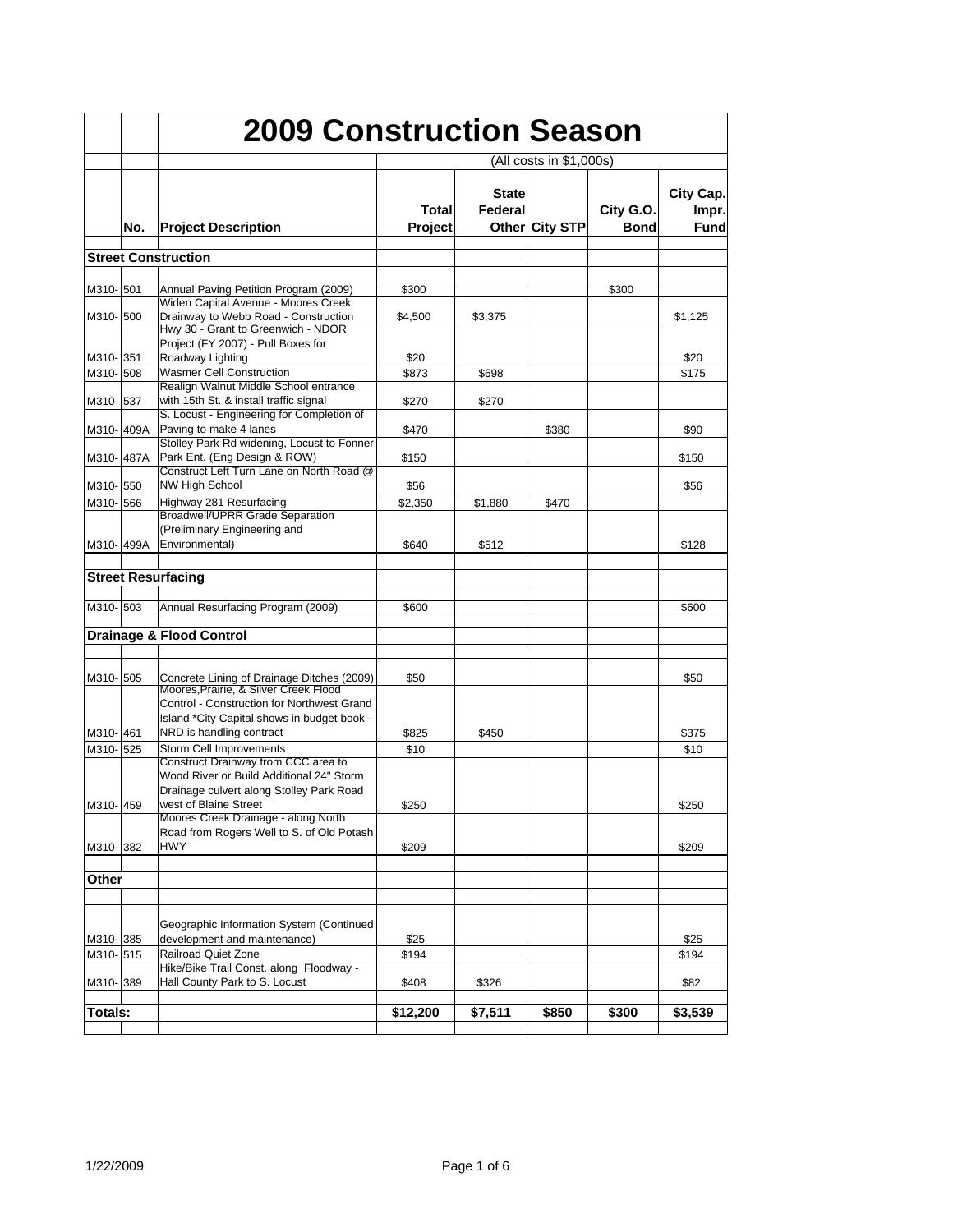|           |     |                                                                                                                                 |                         | <b>2010 Construction Season</b> |                |                          |                             |
|-----------|-----|---------------------------------------------------------------------------------------------------------------------------------|-------------------------|---------------------------------|----------------|--------------------------|-----------------------------|
|           |     |                                                                                                                                 | (All costs in \$1,000s) |                                 |                |                          |                             |
|           | No. | <b>Project Description</b>                                                                                                      | Total<br><b>Project</b> | <b>State</b><br>Federal         | Other City STP | City G.O.<br><b>Bond</b> | City Cap.<br>Impr.<br>Fundl |
|           |     | <b>Street Construction</b>                                                                                                      |                         |                                 |                |                          |                             |
|           |     |                                                                                                                                 |                         |                                 |                |                          |                             |
| M310-519  |     | Annual Paving Petition Program (2010)                                                                                           | \$750                   |                                 |                | \$750                    |                             |
| M310-1409 |     | S. Locust, I-80 to Floodway, Grading and<br><b>Surfacing New Lanes</b><br>Stolley Park Rd widening, Locust to Fonner            | \$4,000                 |                                 | \$3,200        |                          | \$800                       |
| M310-1487 |     | Park Entrance (Construction)                                                                                                    | \$1,200                 |                                 |                |                          | \$1,200                     |
| M310-564  |     | Stolley Park Rd widening, Fonner Park<br>Entrance to Sthur Road (Construction)                                                  | \$920                   |                                 |                |                          | \$920                       |
| M310-1545 |     | Traffic Signal @ Rae Road/HWY 281                                                                                               | \$135                   |                                 |                |                          | \$135                       |
| M310-1538 |     | Round-a-bout - Capital Ave/North Rd<br>Intersection                                                                             | \$360                   |                                 |                |                          | \$360                       |
| M310-540  |     | Intersection Improvements @ 13th & North<br>Road                                                                                | \$300                   |                                 |                |                          | \$300                       |
| M310-458  |     | Traffic Signal - HWY 281/Wildwood Dr.                                                                                           | \$170                   | \$85                            |                |                          | \$85                        |
| M310-551  |     | Intersection Improvements @ North Rd &<br>Stolley Park Rd near UPRR                                                             | \$146                   |                                 |                |                          | \$146                       |
|           |     | <b>Street Resurfacing</b>                                                                                                       |                         |                                 |                |                          |                             |
|           |     |                                                                                                                                 |                         |                                 |                |                          |                             |
| M310-522  |     | Annual Resurfacing Program (2010)                                                                                               | \$500                   |                                 |                |                          | \$500                       |
|           |     | <b>Drainage &amp; Flood Control</b>                                                                                             |                         |                                 |                |                          |                             |
| M310-485  |     | PVIP Cells & Drainage                                                                                                           | \$127                   |                                 |                |                          | \$127                       |
|           |     | Independence Avenue                                                                                                             |                         |                                 |                |                          |                             |
| M310-1507 |     | Drainage(Design/ROW)                                                                                                            | \$80                    |                                 |                |                          | \$80                        |
| M310-505  |     | Concrete Lining of Drainage Ditches (2010)                                                                                      | \$50                    |                                 |                |                          | \$50                        |
| M310-461  |     | Moores, Prairie, & Silver Creek Flood<br>Control - Construction *City Capital shows<br>in budget book, NRD is handling contract | \$825                   | \$450                           |                |                          | \$375                       |
|           |     | Integrated and Comprehensive Drainage                                                                                           |                         |                                 |                |                          |                             |
| M310-567  |     | Plan                                                                                                                            | \$230                   |                                 |                |                          | \$230                       |
| M310-525  |     | Storm Cell Improvements                                                                                                         | \$10                    |                                 |                |                          | \$10                        |
| Other     |     |                                                                                                                                 |                         |                                 |                |                          |                             |
| M310-385  |     | Geographic Information System (Continued<br>development and maintenance)<br>Hike/Bike Bridge Superstructure over two            | \$25                    |                                 |                |                          | \$25                        |
| M310-408  |     | <b>Platte River Channels</b>                                                                                                    | \$390                   | \$312                           |                |                          | \$78                        |
| M310-518  |     | <b>Railroad Quiet Zone</b>                                                                                                      | \$150                   |                                 |                |                          | \$150                       |
| M310-447  |     | Hike/Bike Trail Construction - State St. to<br>Veterans Home                                                                    | \$292                   | \$234                           |                |                          | \$58                        |
| Totals:   |     |                                                                                                                                 | \$10,660                | \$1,081                         | \$3,200        | \$750                    | \$5,629                     |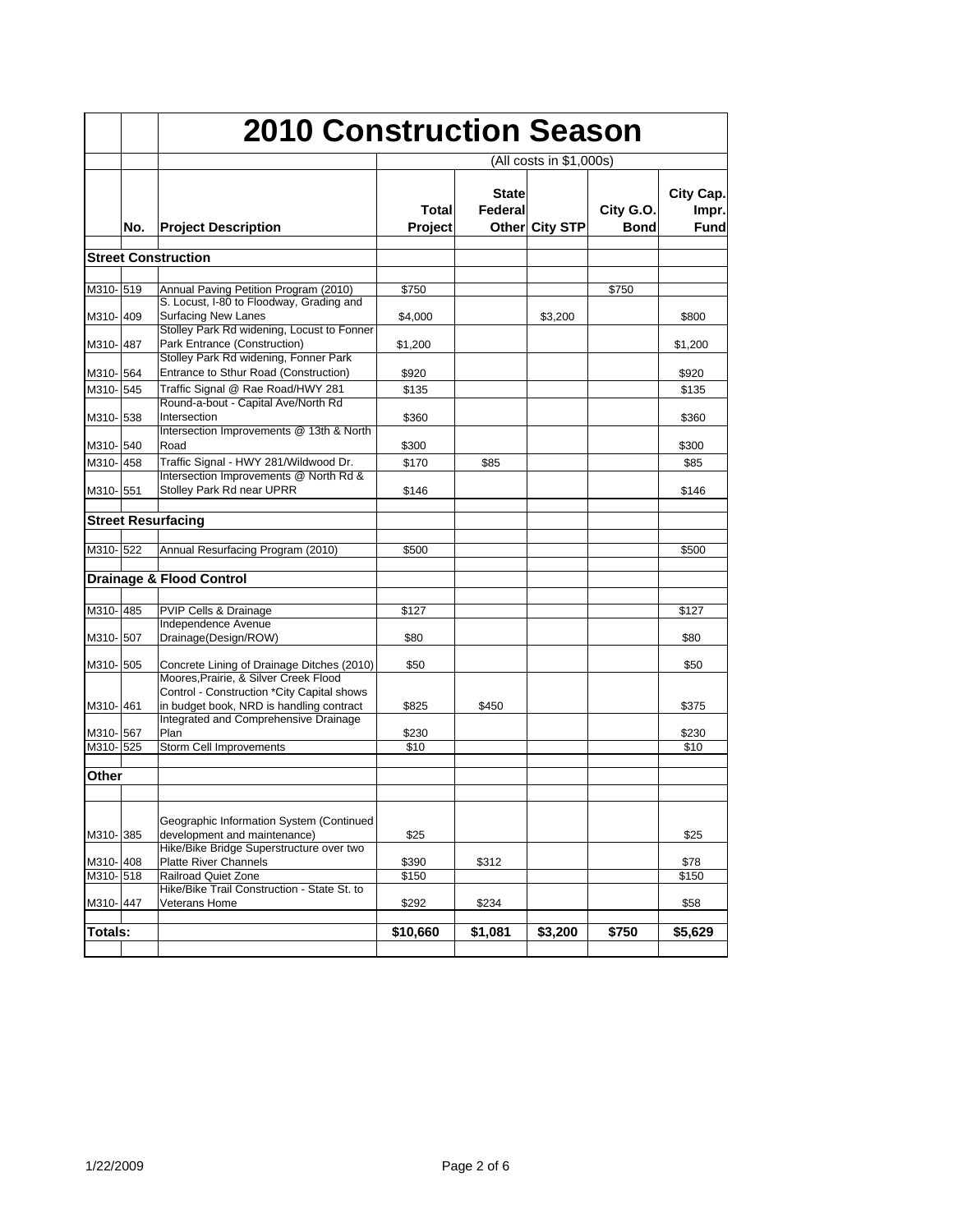|                       |     |                                                                                                    | <b>2011 Construction Season</b> |                         |                |                          |                            |  |  |
|-----------------------|-----|----------------------------------------------------------------------------------------------------|---------------------------------|-------------------------|----------------|--------------------------|----------------------------|--|--|
|                       |     |                                                                                                    | (All costs in \$1,000s)         |                         |                |                          |                            |  |  |
|                       | No. | <b>Project Description</b>                                                                         | Total<br>Project                | <b>State</b><br>Federal | Other City STP | City G.O.<br><b>Bond</b> | City Cap.<br>Impr.<br>Fund |  |  |
|                       |     | <b>Street Construction</b>                                                                         |                                 |                         |                |                          |                            |  |  |
| M310-541              |     | Annual Paving Petition Program (2011)                                                              | \$750                           |                         |                | \$750                    |                            |  |  |
| M310-533              |     | Husker Highway Widening - from 1/4 Mi.<br>west of HWY 281 easterly to Highway 281                  | \$1,200                         |                         | \$900          |                          | \$300                      |  |  |
| M310-353<br>M310-521  |     | Faidley Ave. - From North Road east<br>towards Ridgewood Ave<br>Swift Road - WWTP to Shady Bend Rd | \$1,250<br>\$450                |                         |                | \$1,250                  | \$450                      |  |  |
| M310-528              |     | State St/Diers Ave - Intersection<br>Improvements                                                  | \$390                           |                         |                |                          | \$390                      |  |  |
| M310-89               |     | Capital Ave - Webb to Broadwell Ave<br><b>Broadwell/UPRR Grade Separation</b>                      | \$1,200                         |                         |                |                          | \$1,200                    |  |  |
| M310-499A<br>M310-535 |     | (Engineering)<br>Realign Barr Mid. School entrance with<br>Riverside Dr & signal @ Stolley/Adams   | \$560<br>\$360                  | \$448<br>\$306          |                |                          | \$112<br>\$54              |  |  |
|                       |     | <b>Street Resurfacing</b>                                                                          |                                 |                         |                |                          |                            |  |  |
|                       |     |                                                                                                    |                                 |                         |                |                          |                            |  |  |
| M310-542              |     | Annual Resurfacing Program (2011)                                                                  | \$500                           |                         |                |                          | \$500                      |  |  |
|                       |     | <b>Drainage &amp; Flood Control</b>                                                                |                                 |                         |                |                          |                            |  |  |
| M310-544              |     | Concrete Lining of Drainage Ditches (2011)<br>Moores, Prairie, & Silver Creek Flood                | \$50                            |                         |                |                          | \$50                       |  |  |
| M310-461              |     | Control - Construction *City Capital shows<br>in budget book, NRD is handling contract             | \$825                           | \$450                   |                |                          | \$375                      |  |  |
| M310-525<br>M310-485  |     | Storm Cell Improvements<br><b>PVIP Cells &amp; Drainage</b><br>Independence Ave. Drainage          | \$10<br>\$272                   |                         |                |                          | \$10<br>\$272              |  |  |
| M310- 507             |     | (Construction)                                                                                     | \$350                           |                         | \$280          |                          | \$70                       |  |  |
| Other                 |     |                                                                                                    |                                 |                         |                |                          |                            |  |  |
| M310-385              |     | Geographic Information System (Continued<br>development and maintenance)                           | \$25                            |                         |                |                          | \$25                       |  |  |
| M310-527              |     | Misc. Safety Enhancements<br>Hike/Bike Trail Construction, S. Locust -                             | \$150                           |                         |                |                          | \$150                      |  |  |
| M310-565              |     | Hwy 34 to Super 8 Motel                                                                            | \$600                           | \$480                   |                |                          | \$120                      |  |  |
| Totals:               |     |                                                                                                    | \$8.942                         | \$1.684                 | \$1,180        | \$2,000                  | \$4,078                    |  |  |
|                       |     |                                                                                                    |                                 |                         |                |                          |                            |  |  |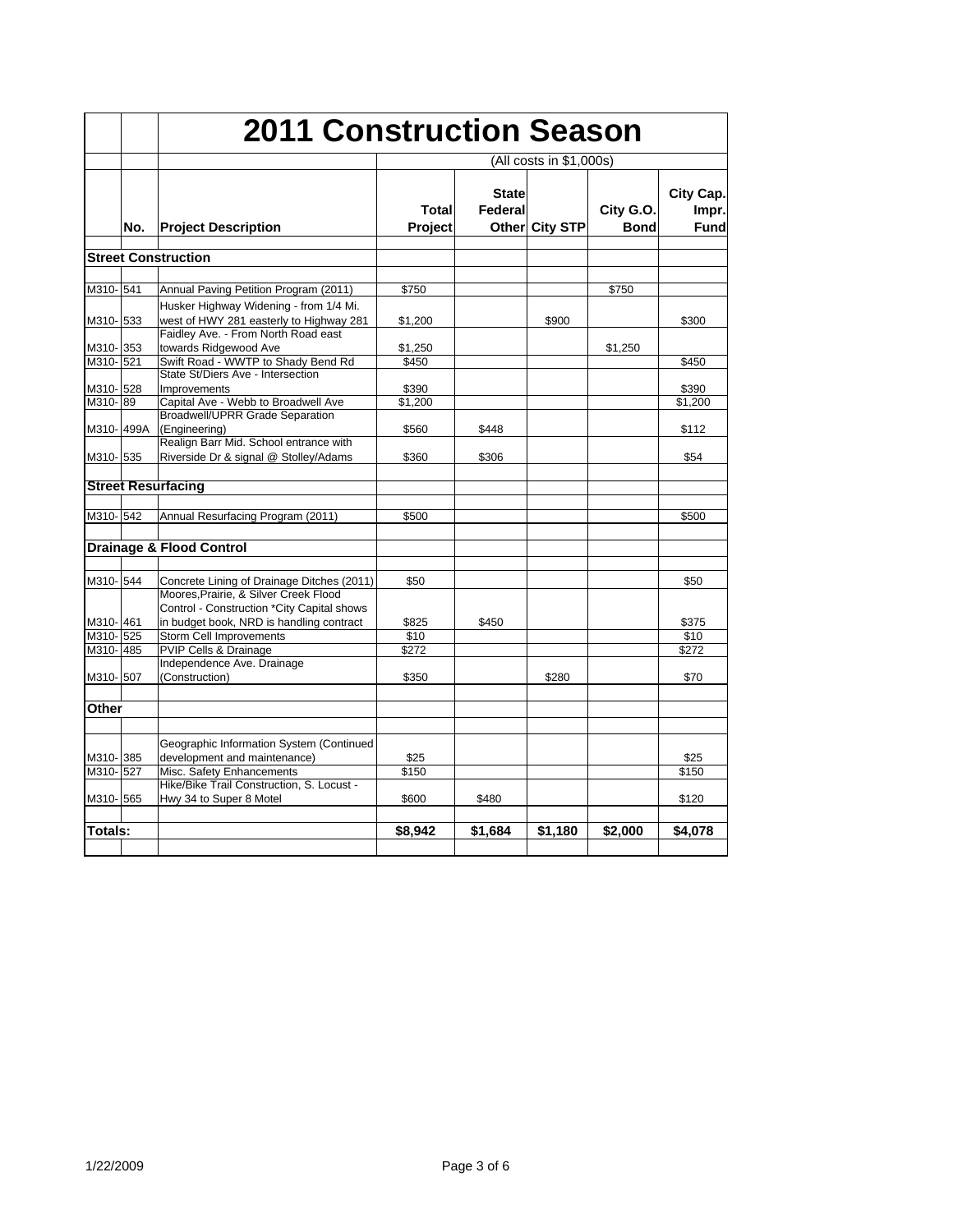|           |     | <b>2012 Construction Season</b>                                                     |                         |                         |                |                          |                            |  |
|-----------|-----|-------------------------------------------------------------------------------------|-------------------------|-------------------------|----------------|--------------------------|----------------------------|--|
|           |     | <b>Project Description</b>                                                          | (All costs in \$1,000s) |                         |                |                          |                            |  |
|           | No. |                                                                                     | Total<br>Project        | <b>State</b><br>Federal | Other City STP | City G.O.<br><b>Bond</b> | City Cap.<br>Impr.<br>Fund |  |
|           |     | <b>Street Construction</b>                                                          |                         |                         |                |                          |                            |  |
|           |     |                                                                                     |                         |                         |                |                          |                            |  |
| M310-546  |     | Annual Paving Petition Program (2012)                                               | \$750                   |                         |                | \$750                    |                            |  |
| M310-539  |     | 3rd Street Widening - Adams to Eddy St.<br>Two Bridge Replacements - Blaine @       | \$90                    |                         |                |                          | \$90                       |  |
| M310-267  |     | Wood River (Engineering Design)                                                     | \$45                    |                         |                |                          | \$45                       |  |
|           |     | 13th Street - Intersection Improvements @                                           |                         |                         |                |                          |                            |  |
| M310-553  |     | Mansfield Rd/Redwood Rd                                                             | \$62                    |                         |                |                          | \$62                       |  |
|           |     | Resurface Wildwood Rd - U.S. HWY 281                                                |                         |                         |                |                          |                            |  |
| M310-554  |     | to Locust St.<br><b>Broadwell/UPRR Grade Separation (Right</b>                      | \$876                   | \$701                   |                |                          | \$175                      |  |
| M310-499A |     | of Way)                                                                             | \$1,000                 | \$800                   |                |                          | \$200                      |  |
|           |     | Left Turn Lane on Husker HWY @                                                      |                         |                         |                |                          |                            |  |
| M310-552  |     | <b>Heartland Lutheran High School</b>                                               | \$62                    |                         |                |                          | \$62                       |  |
|           |     |                                                                                     |                         |                         |                |                          |                            |  |
|           |     | <b>Street Resurfacing</b>                                                           |                         |                         |                |                          |                            |  |
|           |     |                                                                                     |                         |                         |                |                          |                            |  |
| M310-547  |     | Annual Resurfacing Program (2012)                                                   | \$500                   |                         |                |                          | \$500                      |  |
|           |     | <b>Drainage &amp; Flood Control</b>                                                 |                         |                         |                |                          |                            |  |
|           |     |                                                                                     |                         |                         |                |                          |                            |  |
|           |     | Annual Major Drainage Development                                                   |                         |                         |                |                          |                            |  |
| M310-548  |     | (2012)                                                                              | \$500                   |                         |                |                          | \$500                      |  |
| M310-549  |     |                                                                                     |                         |                         |                |                          |                            |  |
|           |     | Concrete Lining of Drainage Ditches (2012)<br>Moores, Prairie, & Silver Creek Flood | \$50                    |                         |                |                          | \$50                       |  |
|           |     | Control - Construction *City Capital shows                                          |                         |                         |                |                          |                            |  |
| M310-461  |     | in budget book, NRD is handling contract                                            | \$825                   | \$450                   |                |                          | \$375                      |  |
| M310-525  |     | Storm Cell Improvements                                                             | \$10                    |                         |                |                          | \$10                       |  |
|           |     | Moores Creek Drainage - along North                                                 |                         |                         |                |                          |                            |  |
| M310-511  |     | Road from Old Potash HWY to Edna Dr.                                                | \$150                   |                         |                |                          | \$150                      |  |
| Other     |     |                                                                                     |                         |                         |                |                          |                            |  |
|           |     |                                                                                     |                         |                         |                |                          |                            |  |
|           |     | Geographic Information System (Continued                                            |                         |                         |                |                          |                            |  |
| M310-385  |     | development and maintenance)                                                        | \$25                    |                         |                |                          | \$25                       |  |
|           |     | Hike/Bike Trail Construction, S. Locust                                             |                         |                         |                |                          |                            |  |
| M310-431  |     | Floodway to I-80                                                                    | \$600                   | \$480                   |                |                          |                            |  |
| M310-527  |     | Misc. Safety Enhancements                                                           | \$150                   |                         |                |                          | \$150                      |  |
|           |     |                                                                                     |                         |                         |                |                          |                            |  |
| Totals:   |     |                                                                                     | \$5,695                 | \$2,431                 | \$0            | \$750                    | \$2,394                    |  |
|           |     |                                                                                     |                         |                         |                |                          |                            |  |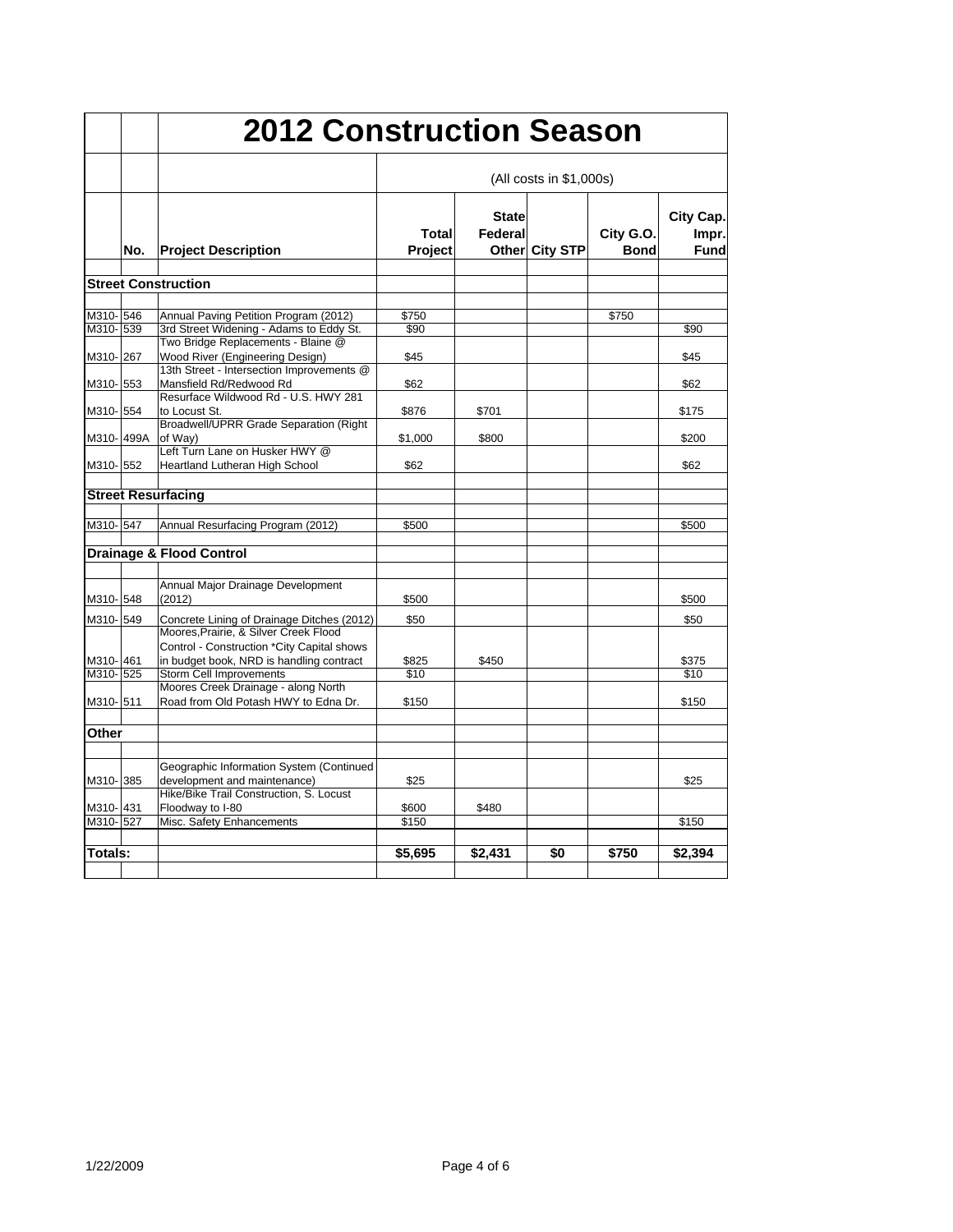|                       |     |                                                                                                                      | <b>2013 Construction Season</b> |                         |                |                          |                                   |  |  |
|-----------------------|-----|----------------------------------------------------------------------------------------------------------------------|---------------------------------|-------------------------|----------------|--------------------------|-----------------------------------|--|--|
|                       |     |                                                                                                                      |                                 | (All costs in \$1,000s) |                |                          |                                   |  |  |
|                       | No. | <b>Project Description</b>                                                                                           | Total<br><b>Project</b>         | <b>State</b><br>Federal | Other City STP | City G.O.<br><b>Bond</b> | City Cap.<br>Impr.<br><b>Fund</b> |  |  |
|                       |     | <b>Street Resurfacing</b>                                                                                            |                                 |                         |                |                          |                                   |  |  |
| M310-555              |     | <b>Annual Paving Petition Program</b><br>Highway 34 - Highway 281 to Locust -                                        | \$750                           |                         |                | \$750                    |                                   |  |  |
| M310-1411             |     | <b>NDOR Project</b><br>Two Bridge Replacements - Blaine @                                                            | \$1,336                         | \$1.069                 | \$267          |                          |                                   |  |  |
| M310-267<br>M310-499  |     | Wood River (Construction)<br>Grade Separation Broadwell @ UPRR                                                       | \$250<br>\$10.800               | \$120<br>\$9.720        | \$1.080        |                          | \$130                             |  |  |
|                       |     | <b>Street Resurfacing</b>                                                                                            |                                 |                         |                |                          |                                   |  |  |
| M310-557              |     | Annual Resurfacing Program (2013)                                                                                    | \$500                           |                         |                |                          | \$500                             |  |  |
|                       |     | <b>Drainage &amp; Flood Control</b>                                                                                  |                                 |                         |                |                          |                                   |  |  |
| M310-558              |     | Annual Major Drainage Development<br>(2013)                                                                          | \$500                           |                         |                |                          | \$500                             |  |  |
| M310-559              |     | Concrete Lining of Drainage Ditches (2013)<br>Moores, Prairie, & Silver Creek Flood                                  | \$50                            |                         |                |                          | \$50                              |  |  |
| M310-461              |     | Control - Construction (Due remainder of<br>Project) *City Capital shows in budget<br>book, NRD is handling contract | \$825                           | \$450                   |                |                          | \$375                             |  |  |
| M310- 568<br>M310-525 |     | Update of Moores Creek Drainage Plan<br><b>Storm Cell Improvements</b>                                               | \$78<br>\$10                    |                         |                |                          | \$78<br>\$10                      |  |  |
| Other                 |     |                                                                                                                      |                                 |                         |                |                          |                                   |  |  |
| M310-414              |     | Hike/Bike Trail Const. - S Locust to<br>Morman Island (Parallel to I-80)                                             | \$600                           | \$600                   |                |                          |                                   |  |  |
| M310-385              |     | Geographic Information System (Continued<br>development and maintenance)                                             | \$25                            |                         |                |                          | \$25                              |  |  |
| M310-527              |     | Misc. Safety Enhancements                                                                                            | \$150                           |                         |                |                          | \$150                             |  |  |
| Totals:               |     |                                                                                                                      | \$15,874                        | \$11,959                | \$1.347        | \$750                    | \$1,818                           |  |  |